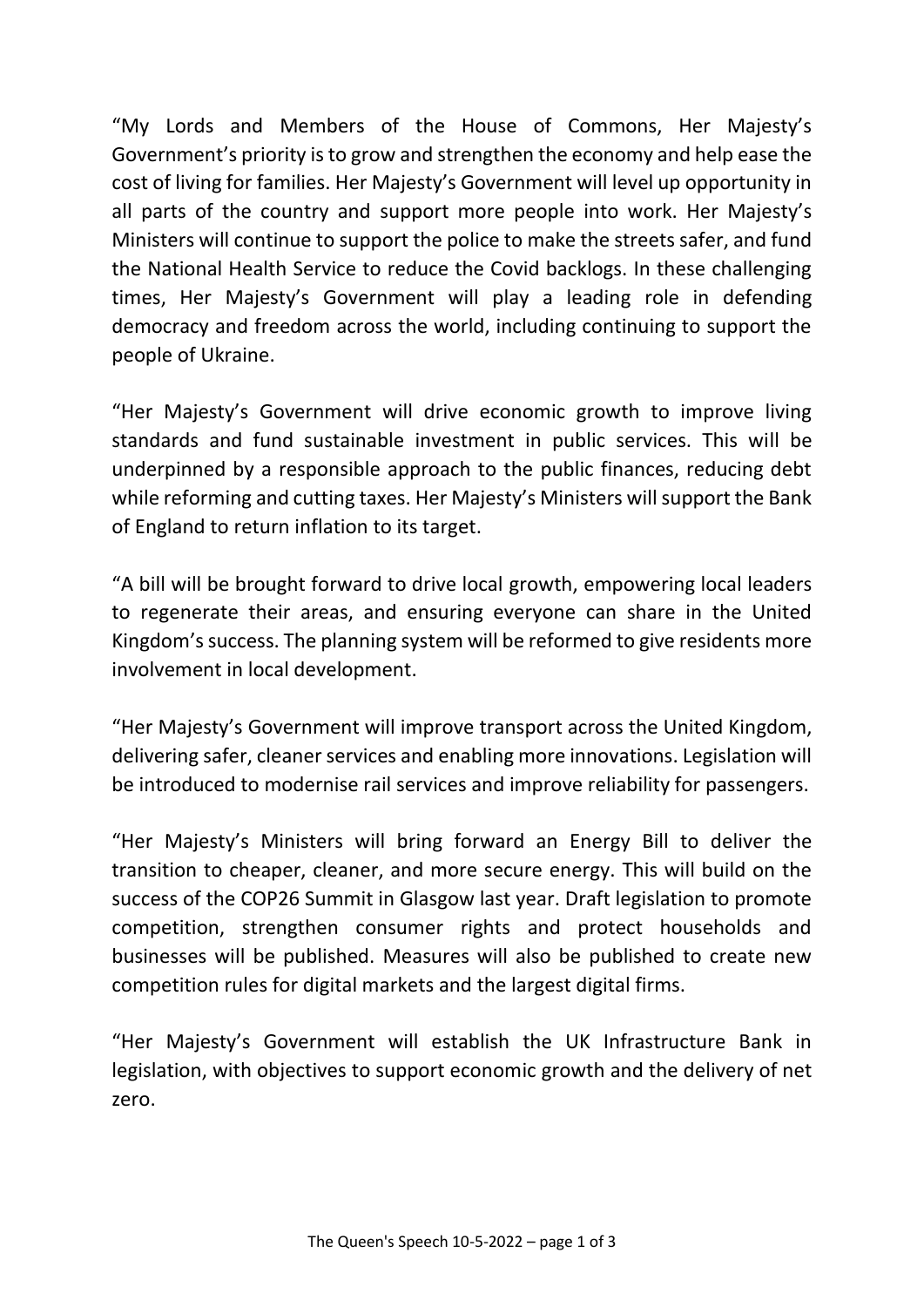"Reforms to education will help every child fulfil their potential wherever they live, raising standards and improving the quality of schools and higher education. Her Majesty's Ministers will publish draft legislation to reform the Mental Health Act.

"Her Majesty's Government will continue to seize the opportunities of the United Kingdom's departure from the European Union, to support economic growth. Regulations on businesses will be repealed and reformed. A bill will enable law inherited from the European Union to be more easily amended. Public sector procurement will be simplified to provide new opportunities for small businesses.

"New legislation will strengthen the United Kingdom's financial services industry, ensuring that it continues to act in the interest of all people and communities. The United Kingdom's data protection regime will be reformed.

"Her Majesty's Government will continue to champion international trade, delivering jobs across the country and growing the economy. Legislation will be introduced to enable the implementation of the United Kingdom's first new Free Trade Agreements since leaving the European Union.

"Her Majesty's Ministers will encourage agricultural and scientific innovation at home. Legislation will unlock the potential of new technologies to promote sustainable and efficient farming and food production.

"Her Majesty's Government will protect the integrity of the United Kingdom's borders and ensure the safety of its people. Her Majesty's Ministers will take action to prevent dangerous and illegal Channel crossings and tackle the criminal gangs who profit from facilitating them. Legislation will be introduced to ensure the police have the powers to make the streets safer.

"A bill will be brought forward to further strengthen powers to tackle illicit finance, reduce economic crime and help businesses grow. Measures will be introduced to support the security services and help them protect the United Kingdom.